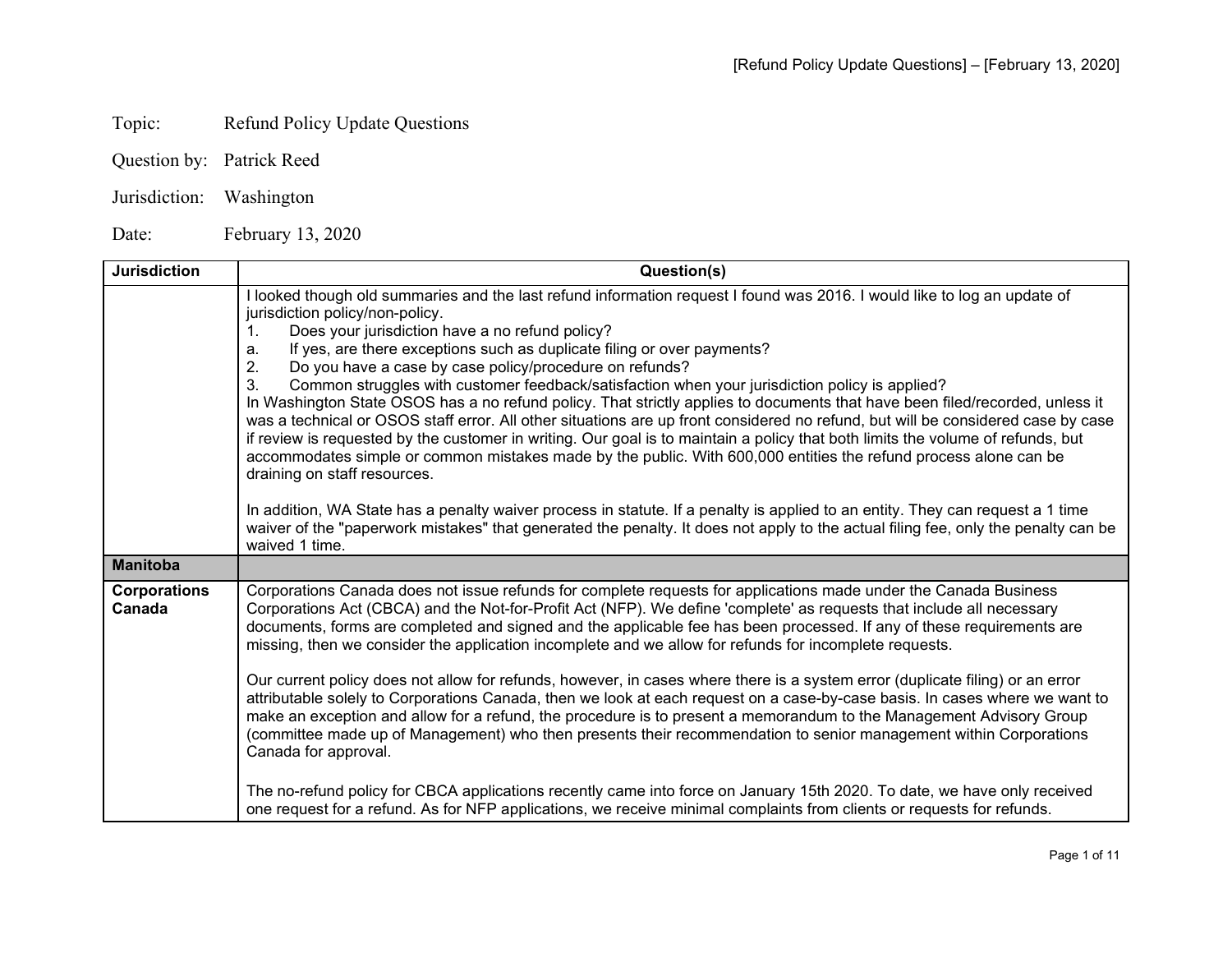| <b>Jurisdiction</b>            | Question(s)                                                                                                                                                                                                                                                                                                                                                                                                                                                                                                                                                                                                                                                                                                                                                                                                                                                                                                                                                                                                                                                                                                                                                                                                                                                                                                                                                |
|--------------------------------|------------------------------------------------------------------------------------------------------------------------------------------------------------------------------------------------------------------------------------------------------------------------------------------------------------------------------------------------------------------------------------------------------------------------------------------------------------------------------------------------------------------------------------------------------------------------------------------------------------------------------------------------------------------------------------------------------------------------------------------------------------------------------------------------------------------------------------------------------------------------------------------------------------------------------------------------------------------------------------------------------------------------------------------------------------------------------------------------------------------------------------------------------------------------------------------------------------------------------------------------------------------------------------------------------------------------------------------------------------|
|                                | I looked though old summaries and the last refund information request I found was 2016. I would like to log an update of<br>jurisdiction policy/non-policy.<br>Does your jurisdiction have a no refund policy?<br>$\mathbf{1}$ .<br>If yes, are there exceptions such as duplicate filing or over payments?<br>a.<br>Do you have a case by case policy/procedure on refunds?<br>2.<br>Common struggles with customer feedback/satisfaction when your jurisdiction policy is applied?<br>$\mathcal{S}$<br>In Washington State OSOS has a no refund policy. That strictly applies to documents that have been filed/recorded, unless it<br>was a technical or OSOS staff error. All other situations are up front considered no refund, but will be considered case by case<br>if review is requested by the customer in writing. Our goal is to maintain a policy that both limits the volume of refunds, but<br>accommodates simple or common mistakes made by the public. With 600,000 entities the refund process alone can be<br>draining on staff resources.<br>In addition, WA State has a penalty waiver process in statute. If a penalty is applied to an entity. They can request a 1 time<br>waiver of the "paperwork mistakes" that generated the penalty. It does not apply to the actual filing fee, only the penalty can be<br>waived 1 time. |
| <b>Alabama</b>                 |                                                                                                                                                                                                                                                                                                                                                                                                                                                                                                                                                                                                                                                                                                                                                                                                                                                                                                                                                                                                                                                                                                                                                                                                                                                                                                                                                            |
| <b>Alaska</b>                  |                                                                                                                                                                                                                                                                                                                                                                                                                                                                                                                                                                                                                                                                                                                                                                                                                                                                                                                                                                                                                                                                                                                                                                                                                                                                                                                                                            |
| <b>Arizona</b>                 |                                                                                                                                                                                                                                                                                                                                                                                                                                                                                                                                                                                                                                                                                                                                                                                                                                                                                                                                                                                                                                                                                                                                                                                                                                                                                                                                                            |
| <b>Arkansas</b>                |                                                                                                                                                                                                                                                                                                                                                                                                                                                                                                                                                                                                                                                                                                                                                                                                                                                                                                                                                                                                                                                                                                                                                                                                                                                                                                                                                            |
| <b>California</b>              |                                                                                                                                                                                                                                                                                                                                                                                                                                                                                                                                                                                                                                                                                                                                                                                                                                                                                                                                                                                                                                                                                                                                                                                                                                                                                                                                                            |
| Colorado                       |                                                                                                                                                                                                                                                                                                                                                                                                                                                                                                                                                                                                                                                                                                                                                                                                                                                                                                                                                                                                                                                                                                                                                                                                                                                                                                                                                            |
| <b>Connecticut</b>             |                                                                                                                                                                                                                                                                                                                                                                                                                                                                                                                                                                                                                                                                                                                                                                                                                                                                                                                                                                                                                                                                                                                                                                                                                                                                                                                                                            |
| <b>Delaware</b>                |                                                                                                                                                                                                                                                                                                                                                                                                                                                                                                                                                                                                                                                                                                                                                                                                                                                                                                                                                                                                                                                                                                                                                                                                                                                                                                                                                            |
| <b>District of</b><br>Columbia |                                                                                                                                                                                                                                                                                                                                                                                                                                                                                                                                                                                                                                                                                                                                                                                                                                                                                                                                                                                                                                                                                                                                                                                                                                                                                                                                                            |
| <b>Florida</b>                 |                                                                                                                                                                                                                                                                                                                                                                                                                                                                                                                                                                                                                                                                                                                                                                                                                                                                                                                                                                                                                                                                                                                                                                                                                                                                                                                                                            |
| Georgia                        |                                                                                                                                                                                                                                                                                                                                                                                                                                                                                                                                                                                                                                                                                                                                                                                                                                                                                                                                                                                                                                                                                                                                                                                                                                                                                                                                                            |
| <b>Hawaii</b>                  |                                                                                                                                                                                                                                                                                                                                                                                                                                                                                                                                                                                                                                                                                                                                                                                                                                                                                                                                                                                                                                                                                                                                                                                                                                                                                                                                                            |
| Idaho                          |                                                                                                                                                                                                                                                                                                                                                                                                                                                                                                                                                                                                                                                                                                                                                                                                                                                                                                                                                                                                                                                                                                                                                                                                                                                                                                                                                            |
| <b>Illinois</b>                |                                                                                                                                                                                                                                                                                                                                                                                                                                                                                                                                                                                                                                                                                                                                                                                                                                                                                                                                                                                                                                                                                                                                                                                                                                                                                                                                                            |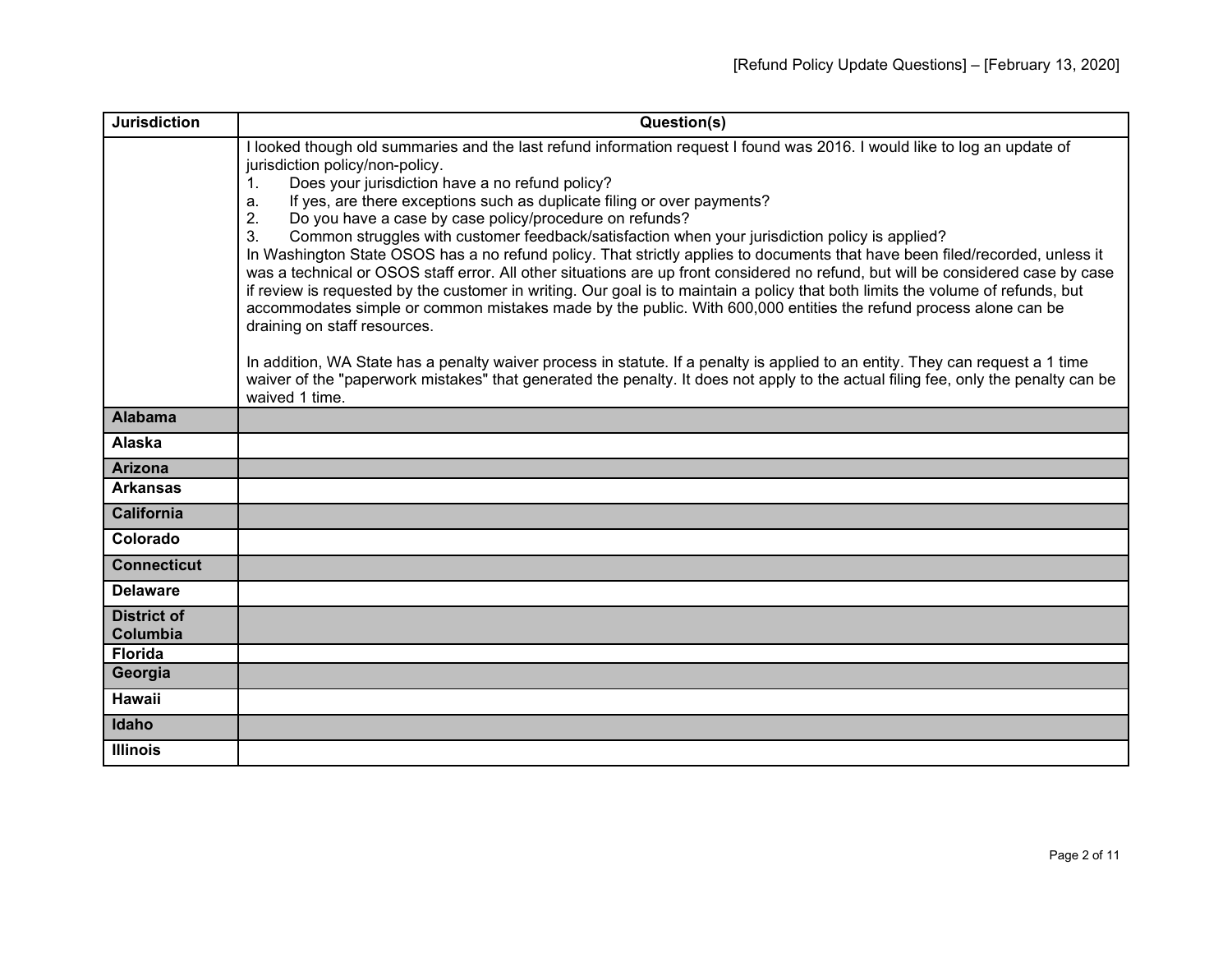| <b>Jurisdiction</b> | Question(s)                                                                                                                                                                      |
|---------------------|----------------------------------------------------------------------------------------------------------------------------------------------------------------------------------|
|                     | I looked though old summaries and the last refund information request I found was 2016. I would like to log an update of                                                         |
|                     | jurisdiction policy/non-policy.                                                                                                                                                  |
|                     | Does your jurisdiction have a no refund policy?<br>$1_{-}$<br>If yes, are there exceptions such as duplicate filing or over payments?<br>a.                                      |
|                     | Do you have a case by case policy/procedure on refunds?<br>2.                                                                                                                    |
|                     | Common struggles with customer feedback/satisfaction when your jurisdiction policy is applied?<br>3.                                                                             |
|                     | In Washington State OSOS has a no refund policy. That strictly applies to documents that have been filed/recorded, unless it                                                     |
|                     | was a technical or OSOS staff error. All other situations are up front considered no refund, but will be considered case by case                                                 |
|                     | if review is requested by the customer in writing. Our goal is to maintain a policy that both limits the volume of refunds, but                                                  |
|                     | accommodates simple or common mistakes made by the public. With 600,000 entities the refund process alone can be                                                                 |
|                     | draining on staff resources.                                                                                                                                                     |
|                     | In addition, WA State has a penalty waiver process in statute. If a penalty is applied to an entity. They can request a 1 time                                                   |
|                     | waiver of the "paperwork mistakes" that generated the penalty. It does not apply to the actual filing fee, only the penalty can be                                               |
|                     | waived 1 time.                                                                                                                                                                   |
| Indiana             | Indiana is similar to Ohio. We hold the funds for a certain amount of time for resubmission of rejected filings. If the filing is not                                            |
|                     | resubmitted we have a process for refunding the money if there is a request or once the funds are in the "account" for a certain                                                 |
|                     | period of time. In both cases the office would send a refund voucher request to the submitter, and that would have to be<br>signed and returned in order for payment to be made. |
|                     |                                                                                                                                                                                  |
|                     | If the funds are not claimed, it would eventually go to the Attorney General's Office as unclaimed property and the customer                                                     |
|                     | would then have to recover the money from the AG.                                                                                                                                |
|                     |                                                                                                                                                                                  |
|                     | The refund voucher request is an antiquated process that is required by State Board of Accounts. I wish we could auto-                                                           |
|                     | generate a check like Ohio!                                                                                                                                                      |
| lowa                |                                                                                                                                                                                  |
| <b>Kansas</b>       |                                                                                                                                                                                  |
| Kentucky            |                                                                                                                                                                                  |
| Louisiana           | In Louisiana, when we reject an online filing, that charge is released, as it is only an pre-authorization pending on whether the                                                |
|                     | filing is accepted or not, so no need to issue a refund. If we find a name conflict or another error after the fact and have to                                                  |
|                     | cancel a filing, we will refund that charge. If it was an E-Check payment, it is retained for 10 business days and then we issue a                                               |
|                     | refund. Nothing online "retains" a payment for a future resubmission.                                                                                                            |
|                     | If they are filing in-house by paper, we do issue over-remits on checks, if they overpay. If the filing is returned for corrections,                                             |
|                     | the filing fee is forwarded to our accounting department and held on account for the resubmission.                                                                               |
|                     |                                                                                                                                                                                  |
|                     | In general, no real issues have arisen over our refund policies and I would say our customers are satisfied.                                                                     |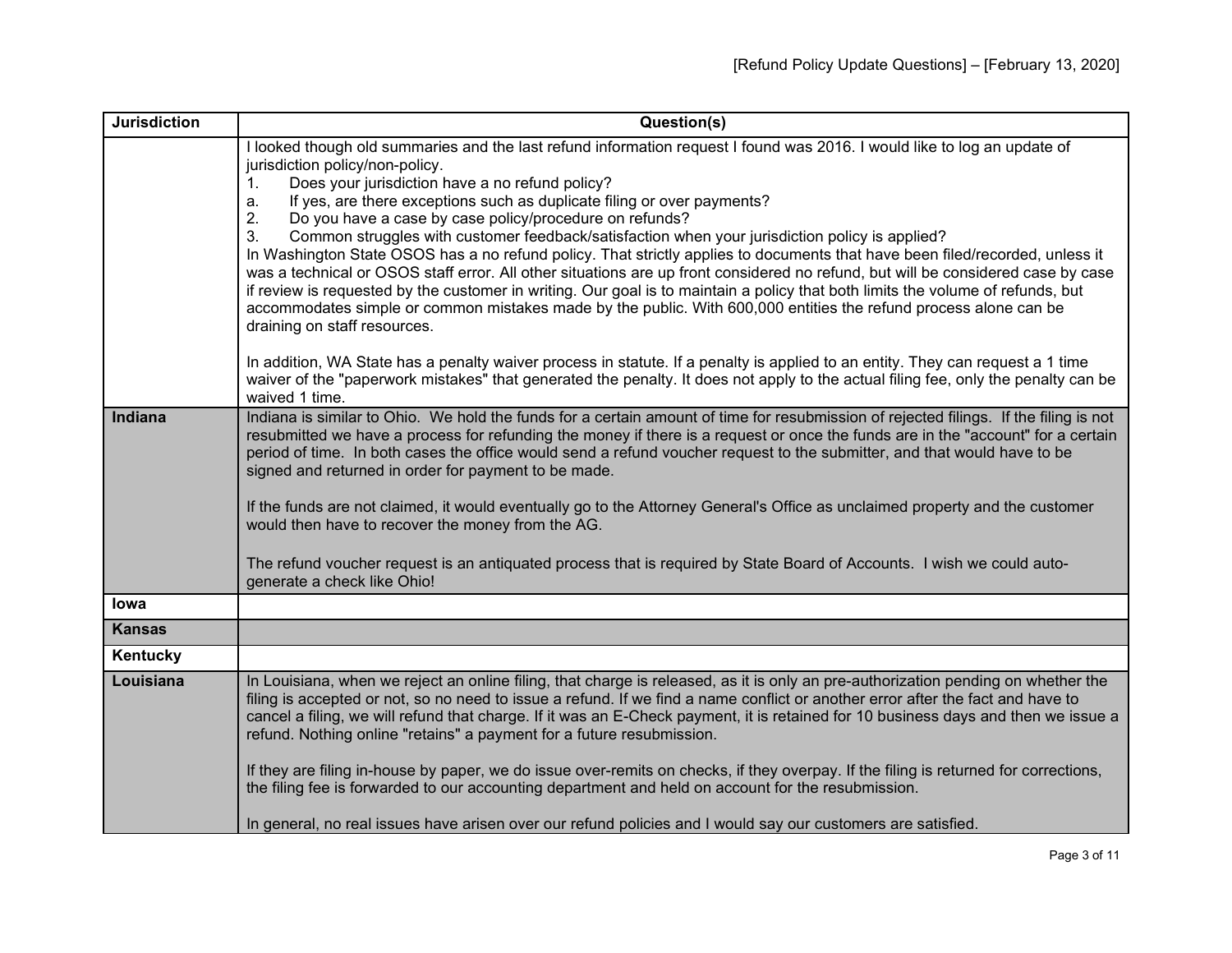| <b>Jurisdiction</b>  | Question(s)                                                                                                                                                                                                                                                                                                                                                                                                                                                                                                                                                                                                                                                                                                                                                                                                                                                                                                                                                                                                                                                                 |
|----------------------|-----------------------------------------------------------------------------------------------------------------------------------------------------------------------------------------------------------------------------------------------------------------------------------------------------------------------------------------------------------------------------------------------------------------------------------------------------------------------------------------------------------------------------------------------------------------------------------------------------------------------------------------------------------------------------------------------------------------------------------------------------------------------------------------------------------------------------------------------------------------------------------------------------------------------------------------------------------------------------------------------------------------------------------------------------------------------------|
|                      | looked though old summaries and the last refund information request I found was 2016. I would like to log an update of<br>jurisdiction policy/non-policy.<br>Does your jurisdiction have a no refund policy?<br>1.<br>If yes, are there exceptions such as duplicate filing or over payments?<br>a.<br>2.<br>Do you have a case by case policy/procedure on refunds?<br>Common struggles with customer feedback/satisfaction when your jurisdiction policy is applied?<br>3.<br>In Washington State OSOS has a no refund policy. That strictly applies to documents that have been filed/recorded, unless it<br>was a technical or OSOS staff error. All other situations are up front considered no refund, but will be considered case by case<br>if review is requested by the customer in writing. Our goal is to maintain a policy that both limits the volume of refunds, but<br>accommodates simple or common mistakes made by the public. With 600,000 entities the refund process alone can be<br>draining on staff resources.                                     |
|                      | In addition, WA State has a penalty waiver process in statute. If a penalty is applied to an entity. They can request a 1 time<br>waiver of the "paperwork mistakes" that generated the penalty. It does not apply to the actual filing fee, only the penalty can be<br>waived 1 time.                                                                                                                                                                                                                                                                                                                                                                                                                                                                                                                                                                                                                                                                                                                                                                                      |
| <b>Maine</b>         |                                                                                                                                                                                                                                                                                                                                                                                                                                                                                                                                                                                                                                                                                                                                                                                                                                                                                                                                                                                                                                                                             |
| <b>Maryland</b>      |                                                                                                                                                                                                                                                                                                                                                                                                                                                                                                                                                                                                                                                                                                                                                                                                                                                                                                                                                                                                                                                                             |
| <b>Massachusetts</b> | 1. Does your jurisdiction have a no refund policy? Generally, the office does not refund filings which are posted to the<br>system.<br>* If yes, are there exceptions such as duplicate filing or over payments? The exception is for (a) duplicate annual reports;<br>and (b) annual reports filed after an entity is dissolved.<br>1. Do you have a case by case policy/procedure on refunds? For refunds out of the ordinary course our payment department<br>is required to receive approval from the legal staff.<br>1. Common struggles with customer feedback/satisfaction when your jurisdiction policy is applied? Now that most filings are<br>made electronically, the main issue the staff hears is that once a filing is made we will not refund the filing. Therefore, on a<br>slower filing day filings may post quickly and if the filer wanted to add something, they know have to do an amendment,<br>incurring more filing fees.<br>Generally, there is a zero refund policy on UCCs. Once the filing hits the system it cannot be refunded and removed. |
| <b>Michigan</b>      |                                                                                                                                                                                                                                                                                                                                                                                                                                                                                                                                                                                                                                                                                                                                                                                                                                                                                                                                                                                                                                                                             |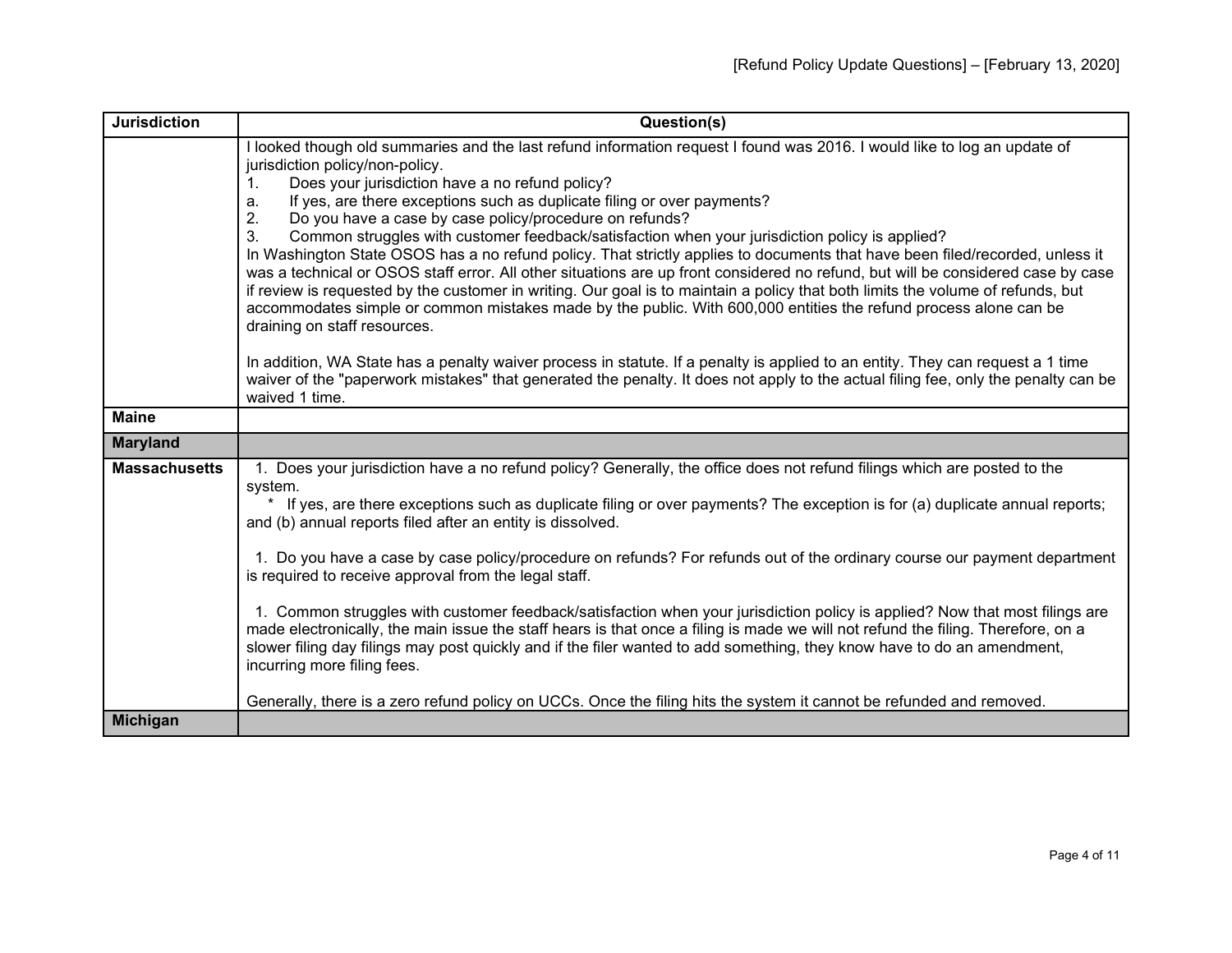| <b>Jurisdiction</b>  | Question(s)                                                                                                                                                                          |
|----------------------|--------------------------------------------------------------------------------------------------------------------------------------------------------------------------------------|
|                      | I looked though old summaries and the last refund information request I found was 2016. I would like to log an update of                                                             |
|                      | jurisdiction policy/non-policy.                                                                                                                                                      |
|                      | Does your jurisdiction have a no refund policy?<br>1.<br>If yes, are there exceptions such as duplicate filing or over payments?<br>a.                                               |
|                      | Do you have a case by case policy/procedure on refunds?<br>2.                                                                                                                        |
|                      | Common struggles with customer feedback/satisfaction when your jurisdiction policy is applied?<br>3.                                                                                 |
|                      | In Washington State OSOS has a no refund policy. That strictly applies to documents that have been filed/recorded, unless it                                                         |
|                      | was a technical or OSOS staff error. All other situations are up front considered no refund, but will be considered case by case                                                     |
|                      | if review is requested by the customer in writing. Our goal is to maintain a policy that both limits the volume of refunds, but                                                      |
|                      | accommodates simple or common mistakes made by the public. With 600,000 entities the refund process alone can be                                                                     |
|                      | draining on staff resources.                                                                                                                                                         |
|                      | In addition, WA State has a penalty waiver process in statute. If a penalty is applied to an entity. They can request a 1 time                                                       |
|                      | waiver of the "paperwork mistakes" that generated the penalty. It does not apply to the actual filing fee, only the penalty can be                                                   |
|                      | waived 1 time.                                                                                                                                                                       |
| <b>Minnesota</b>     | Minnesota refund policy:                                                                                                                                                             |
|                      | ? Overpayments                                                                                                                                                                       |
|                      | ? Duplicate filings<br>? Rejected documents that are not corrected within 60 days from the rejection date (mail filings) ? Rejected documents online                                 |
|                      | filings (includes Expedited Fee) ? Filing office error                                                                                                                               |
|                      |                                                                                                                                                                                      |
|                      | Otherwise once filed, no refunds are given.                                                                                                                                          |
| <b>Mississippi</b>   |                                                                                                                                                                                      |
| <b>Missouri</b>      |                                                                                                                                                                                      |
| <b>Montana</b>       | Montana is similar to Washington, although all of our filings are done online.                                                                                                       |
|                      |                                                                                                                                                                                      |
|                      | We do have some duplicate payment issues with our payment processor, and those do get refunded. If something is SOS<br>error, we refund, otherwise once filed, no refunds are given. |
| <b>Nebraska</b>      |                                                                                                                                                                                      |
| <b>Nevada</b>        | Nevada allows refunds for technical or staff errors and overpayments for up to one year. Exceptions for duplicate filings or                                                         |
|                      | other are at the discretion of the Secretary or her Deputy. All refunds \$500 or more are approved by the Deputy.                                                                    |
|                      |                                                                                                                                                                                      |
|                      | Most common complaints and dissatisfaction are related to no waivers on penalties.                                                                                                   |
|                      |                                                                                                                                                                                      |
| <b>New Hampshire</b> |                                                                                                                                                                                      |
| <b>New Jersey</b>    |                                                                                                                                                                                      |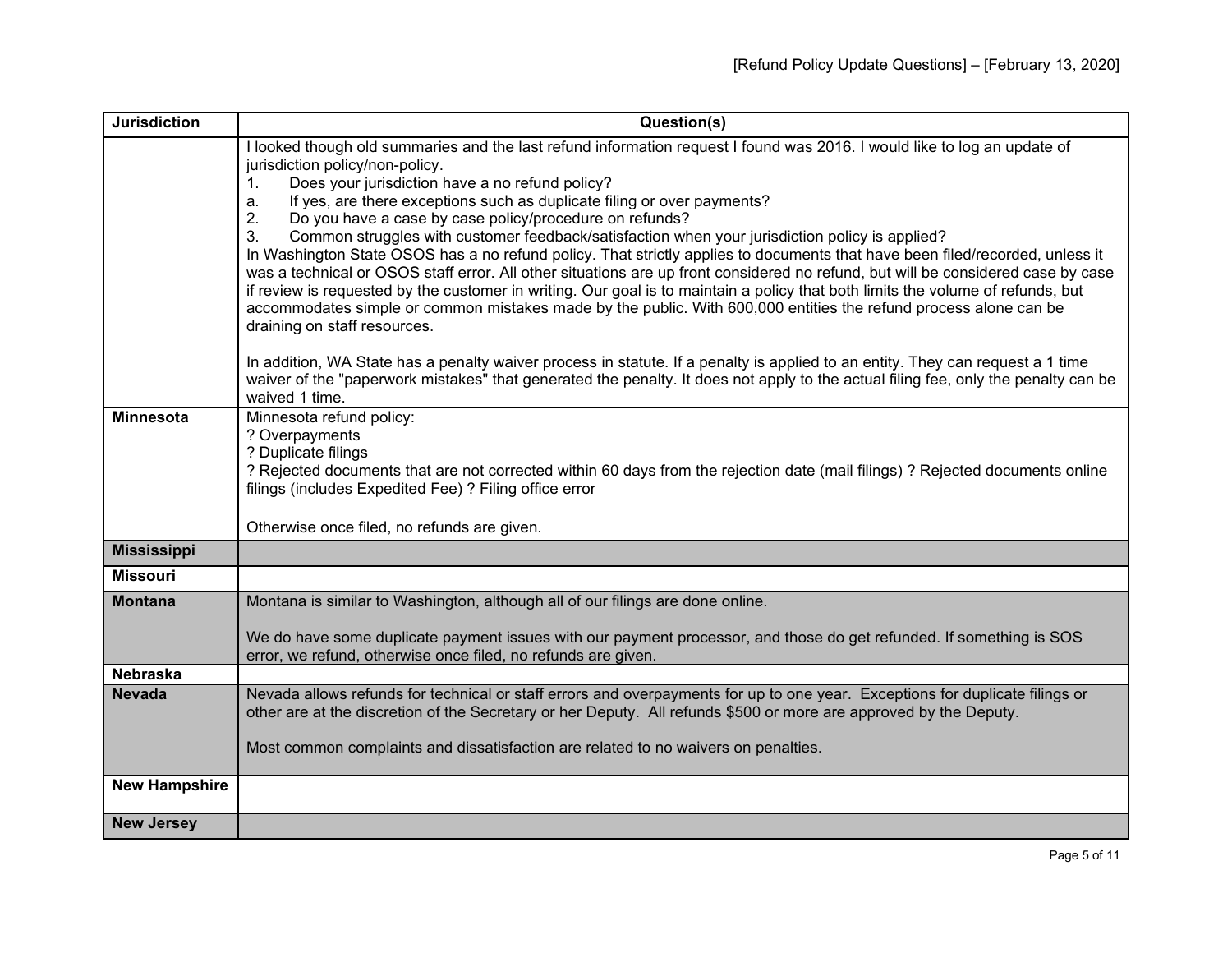| <b>Jurisdiction</b>   | Question(s)                                                                                                                                                                                                                                                         |
|-----------------------|---------------------------------------------------------------------------------------------------------------------------------------------------------------------------------------------------------------------------------------------------------------------|
|                       | I looked though old summaries and the last refund information request I found was 2016. I would like to log an update of<br>jurisdiction policy/non-policy.                                                                                                         |
|                       | Does your jurisdiction have a no refund policy?<br>1.                                                                                                                                                                                                               |
|                       | If yes, are there exceptions such as duplicate filing or over payments?<br>a.                                                                                                                                                                                       |
|                       | Do you have a case by case policy/procedure on refunds?<br>2.                                                                                                                                                                                                       |
|                       | Common struggles with customer feedback/satisfaction when your jurisdiction policy is applied?<br>3.                                                                                                                                                                |
|                       | In Washington State OSOS has a no refund policy. That strictly applies to documents that have been filed/recorded, unless it                                                                                                                                        |
|                       | was a technical or OSOS staff error. All other situations are up front considered no refund, but will be considered case by case<br>if review is requested by the customer in writing. Our goal is to maintain a policy that both limits the volume of refunds, but |
|                       | accommodates simple or common mistakes made by the public. With 600,000 entities the refund process alone can be                                                                                                                                                    |
|                       | draining on staff resources.                                                                                                                                                                                                                                        |
|                       | In addition, WA State has a penalty waiver process in statute. If a penalty is applied to an entity. They can request a 1 time                                                                                                                                      |
|                       | waiver of the "paperwork mistakes" that generated the penalty. It does not apply to the actual filing fee, only the penalty can be                                                                                                                                  |
|                       | waived 1 time.                                                                                                                                                                                                                                                      |
| <b>New Mexico</b>     |                                                                                                                                                                                                                                                                     |
| <b>New York</b>       |                                                                                                                                                                                                                                                                     |
| <b>North Carolina</b> | I believe for UCC filings we have a no refund policy. Tina will be able to provide more details for UCCs.                                                                                                                                                           |
|                       | However, for business registration, we don't have a no refund policy, but we are restricted to one year.                                                                                                                                                            |
| <b>North Dakota</b>   | Generally, in North Dakota:                                                                                                                                                                                                                                         |
|                       |                                                                                                                                                                                                                                                                     |
|                       | For business registration documents (not annual reports), if we send a document back for corrections and do not receive a                                                                                                                                           |
|                       | corrected document back within 90 days, we reject the document and refund ? of the fee paid (we retain ? as a "handling                                                                                                                                             |
|                       | charge" as allowed by law). The ? we retain, however, may not exceed \$100.                                                                                                                                                                                         |
|                       | For annual reports, if we send a document back for corrections and do not receive a corrected document back within 30<br>days, we reject the document and retain the entire fee (allowed by law).                                                                   |
|                       |                                                                                                                                                                                                                                                                     |
|                       | We don't issue refunds under \$5.00. (We are considering options to increase this.)                                                                                                                                                                                 |
|                       | We don't really have any common struggles with customers on this.                                                                                                                                                                                                   |
| Ohio                  | In Ohio, if we reject a business filing then we hold the fee in escrow for 45 days giving them time to resubmit. If they do not                                                                                                                                     |
|                       | submit a filing that is approved in that time then our system automatically puts the fee in refund status which generates a check                                                                                                                                   |
|                       | to send back to them. If someone does a duplicate filing and we accept in error we will cancel the filing and refund the fee.                                                                                                                                       |
|                       | We also refund overpayments if they are over \$10.00 which is set in our fee statute.                                                                                                                                                                               |
|                       |                                                                                                                                                                                                                                                                     |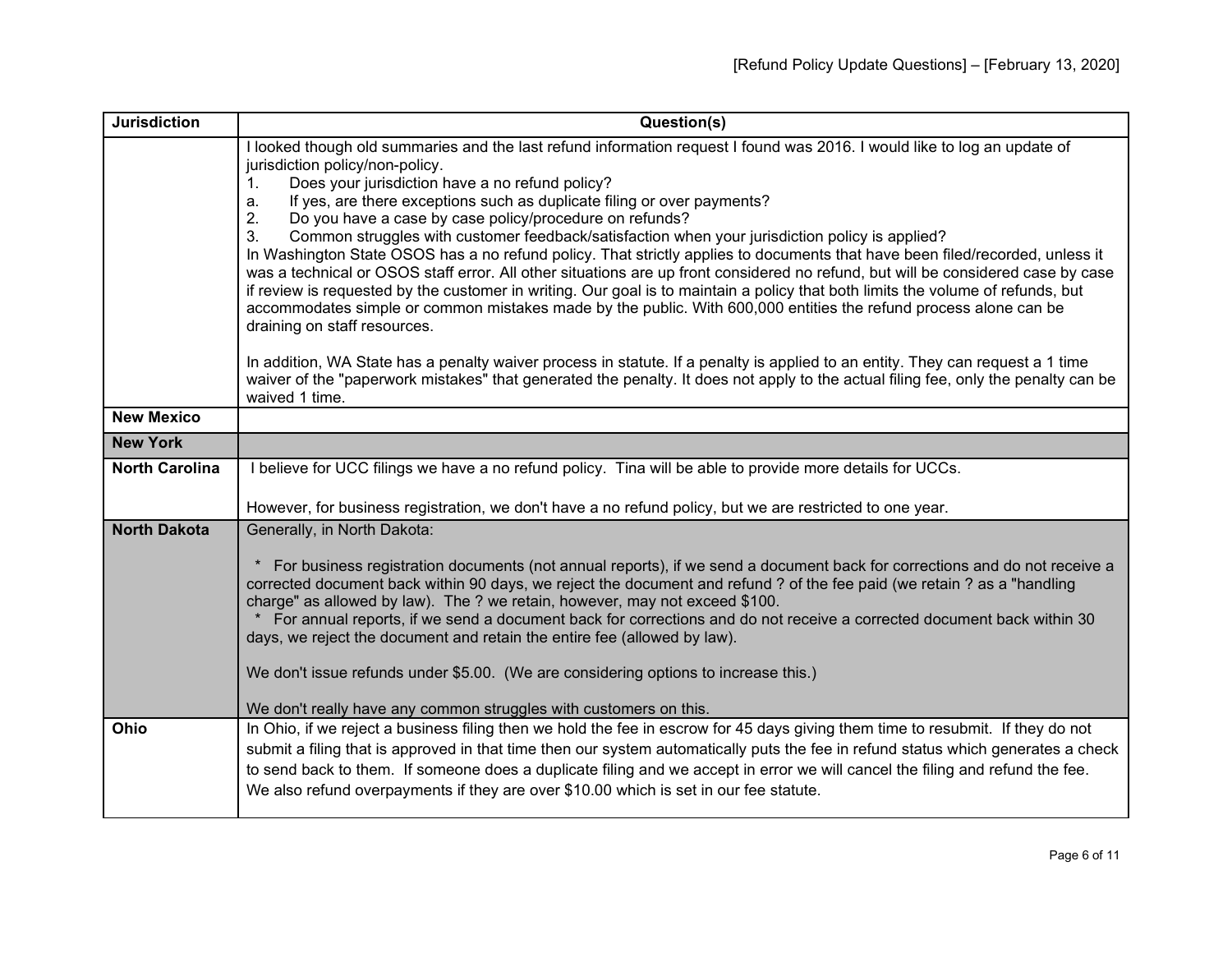| <b>Jurisdiction</b> | Question(s)                                                                                                                                                                                                                                                                                                                                                                                                                                                                                                                                                                                                                                                                                                                                                                                                                                                                                                                                                                                                                 |
|---------------------|-----------------------------------------------------------------------------------------------------------------------------------------------------------------------------------------------------------------------------------------------------------------------------------------------------------------------------------------------------------------------------------------------------------------------------------------------------------------------------------------------------------------------------------------------------------------------------------------------------------------------------------------------------------------------------------------------------------------------------------------------------------------------------------------------------------------------------------------------------------------------------------------------------------------------------------------------------------------------------------------------------------------------------|
|                     | looked though old summaries and the last refund information request I found was 2016. I would like to log an update of<br>jurisdiction policy/non-policy.<br>Does your jurisdiction have a no refund policy?<br>If yes, are there exceptions such as duplicate filing or over payments?<br>а.<br>Do you have a case by case policy/procedure on refunds?<br>Common struggles with customer feedback/satisfaction when your jurisdiction policy is applied?<br>3.<br>In Washington State OSOS has a no refund policy. That strictly applies to documents that have been filed/recorded, unless it<br>was a technical or OSOS staff error. All other situations are up front considered no refund, but will be considered case by case<br>if review is requested by the customer in writing. Our goal is to maintain a policy that both limits the volume of refunds, but<br>accommodates simple or common mistakes made by the public. With 600,000 entities the refund process alone can be<br>draining on staff resources. |
|                     | In addition, WA State has a penalty waiver process in statute. If a penalty is applied to an entity. They can request a 1 time<br>waiver of the "paperwork mistakes" that generated the penalty. It does not apply to the actual filing fee, only the penalty can be<br>waived 1 time.                                                                                                                                                                                                                                                                                                                                                                                                                                                                                                                                                                                                                                                                                                                                      |
| <b>Oklahoma</b>     |                                                                                                                                                                                                                                                                                                                                                                                                                                                                                                                                                                                                                                                                                                                                                                                                                                                                                                                                                                                                                             |
| Oregon              |                                                                                                                                                                                                                                                                                                                                                                                                                                                                                                                                                                                                                                                                                                                                                                                                                                                                                                                                                                                                                             |
| Pennsylvania        |                                                                                                                                                                                                                                                                                                                                                                                                                                                                                                                                                                                                                                                                                                                                                                                                                                                                                                                                                                                                                             |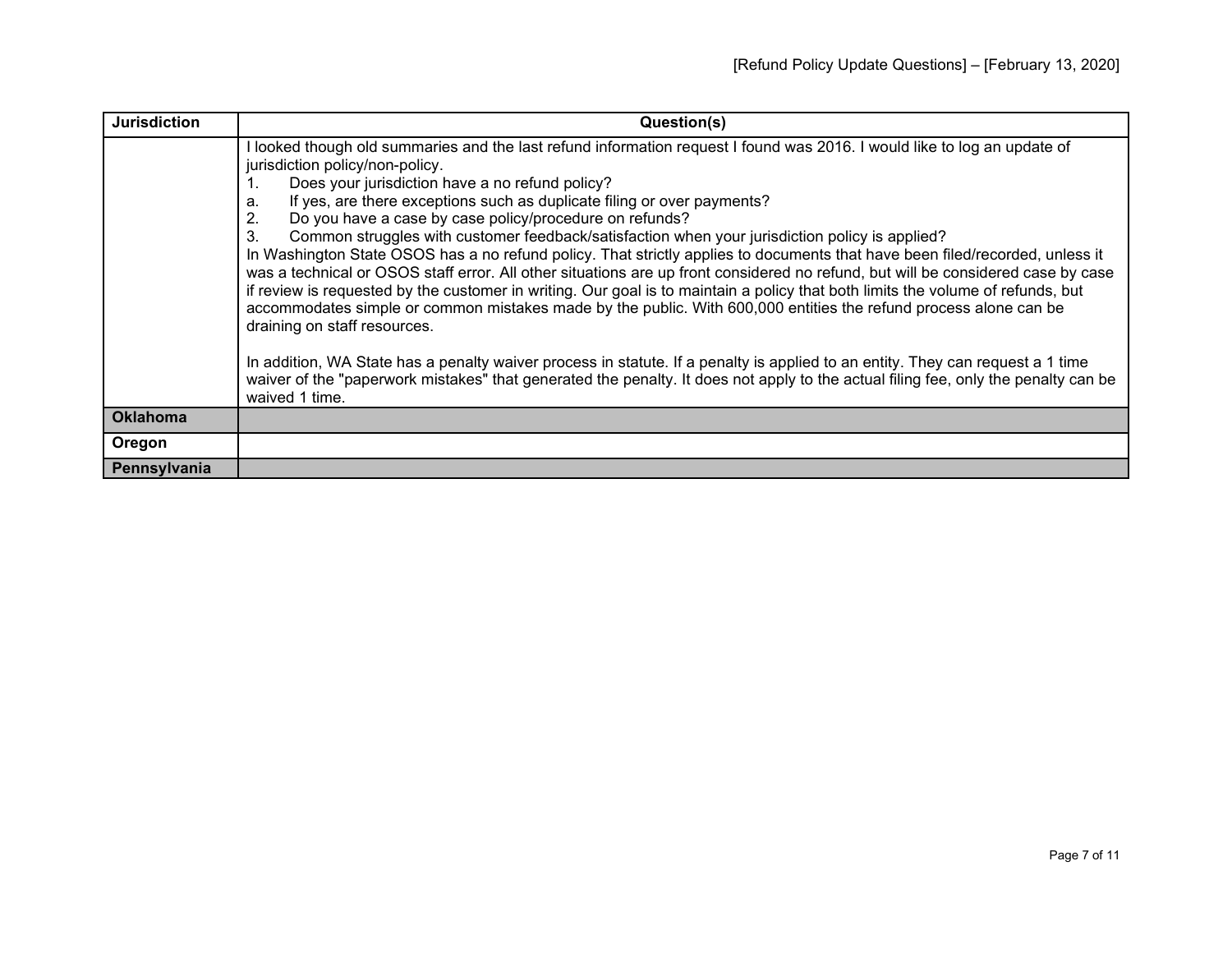| <b>Jurisdiction</b> | Question(s)                                                                                                                                                                                                                    |
|---------------------|--------------------------------------------------------------------------------------------------------------------------------------------------------------------------------------------------------------------------------|
|                     | I looked though old summaries and the last refund information request I found was 2016. I would like to log an update of                                                                                                       |
|                     | jurisdiction policy/non-policy.                                                                                                                                                                                                |
|                     | Does your jurisdiction have a no refund policy?<br>1.                                                                                                                                                                          |
|                     | If yes, are there exceptions such as duplicate filing or over payments?<br>a.                                                                                                                                                  |
|                     | Do you have a case by case policy/procedure on refunds?<br>2.<br>3.                                                                                                                                                            |
|                     | Common struggles with customer feedback/satisfaction when your jurisdiction policy is applied?<br>In Washington State OSOS has a no refund policy. That strictly applies to documents that have been filed/recorded, unless it |
|                     | was a technical or OSOS staff error. All other situations are up front considered no refund, but will be considered case by case                                                                                               |
|                     | if review is requested by the customer in writing. Our goal is to maintain a policy that both limits the volume of refunds, but                                                                                                |
|                     | accommodates simple or common mistakes made by the public. With 600,000 entities the refund process alone can be                                                                                                               |
|                     | draining on staff resources.                                                                                                                                                                                                   |
|                     |                                                                                                                                                                                                                                |
|                     | In addition, WA State has a penalty waiver process in statute. If a penalty is applied to an entity. They can request a 1 time                                                                                                 |
|                     | waiver of the "paperwork mistakes" that generated the penalty. It does not apply to the actual filing fee, only the penalty can be                                                                                             |
|                     | waived 1 time.                                                                                                                                                                                                                 |
| <b>Rhode Island</b> | RI's refund policy is as follows (from our website):                                                                                                                                                                           |
|                     | The Rhode Island Department of State issues refunds for statutorily required filing fees mandated by Rhode Island General                                                                                                      |
|                     | Law. All refunds, regardless of original payment method, will be issued by the Rhode Island Office of the General Treasurer.                                                                                                   |
|                     | Download the full refund                                                                                                                                                                                                       |
|                     | policy <https: ?url="https%3A%2F%2Fwww.sos.ri.gov%2Fassets%2Fdownloads%2Fd&lt;/th" nam12.safelinks.protection.outlook.com=""></https:>                                                                                         |
|                     | ocuments%2FRefund-                                                                                                                                                                                                             |
|                     | Policy.pdf&data=02%7C01%7Cpviverto%40azsos.gov%7C47efdf9f479b486cab5608d7b1541f51%7Cb4494a03f26d475d                                                                                                                           |
|                     | ba4139871e763531%7C1%7C0%7C637172847934612675&sdata=zG%2Fb6BJVDoB4680Wr8ioCqA9LSgNNs7Zi16lp6a<br>1yHY%3D&reserved=0>.                                                                                                          |
|                     |                                                                                                                                                                                                                                |
|                     | What is refundable?                                                                                                                                                                                                            |
|                     |                                                                                                                                                                                                                                |
|                     | Duplicate filings and/or payments.<br>*                                                                                                                                                                                        |
|                     | Rejected documents that are not corrected within 30-days from the date the document was submitted to this office.                                                                                                              |
|                     | To request a refund, please complete and submit the electronic refund request                                                                                                                                                  |
|                     | form <https: ?url="https%3A%2F%2Fapps.sos.ri.gov%2Frefunds&amp;data=02%7C01&lt;/th" nam12.safelinks.protection.outlook.com=""></https:>                                                                                        |
|                     | %7Cpviverto%40azsos.gov%7C47efdf9f479b486cab5608d7b1541f51%7Cb4494a03f26d475dba4139871e763531%7C1%7C0                                                                                                                          |
|                     | %7C637172847934612675&sdata=l6lUvzi%2BwcainkJ97vAUN3HpNbEhin9i2uqTuVkvVNI%3D&reserved=0>. From                                                                                                                                 |
|                     | the date of your request, expect a processing time of 14 business days. A check will then be issued by the General Treasurer.                                                                                                  |
|                     | What is non-refundable?                                                                                                                                                                                                        |
|                     | Filing fees paid for valid transactions.                                                                                                                                                                                       |
|                     | Overpayments in the amount of \$10 or less.                                                                                                                                                                                    |
|                     | *<br>Expedited/Enhanced access fees.                                                                                                                                                                                           |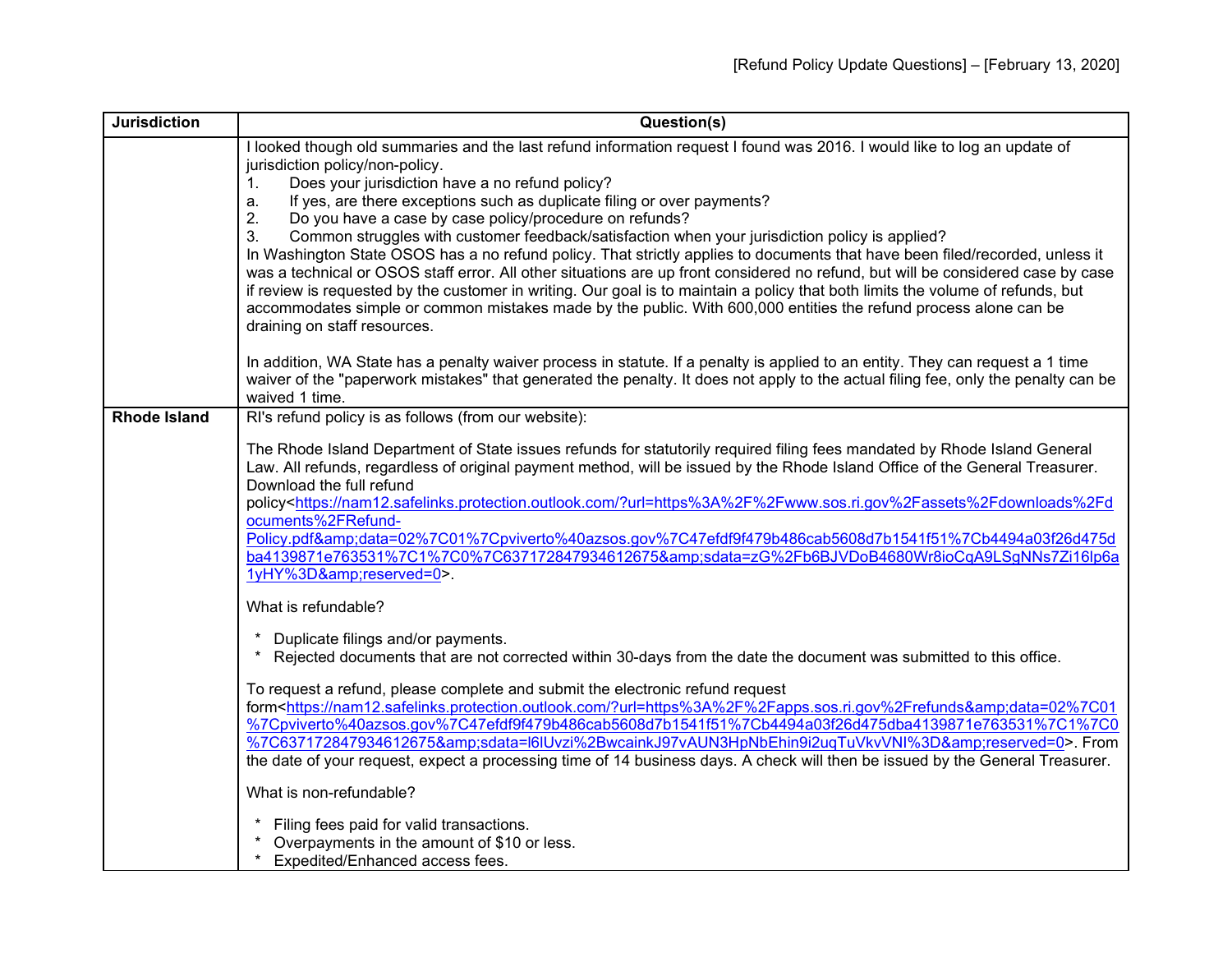| <b>Jurisdiction</b>   | Question(s)                                                                                                                                                                                                                                                                                                                                                                                                                                                                                                                                                                                                                                                                                                                                                                                                                                                                                                                                                                                                                 |
|-----------------------|-----------------------------------------------------------------------------------------------------------------------------------------------------------------------------------------------------------------------------------------------------------------------------------------------------------------------------------------------------------------------------------------------------------------------------------------------------------------------------------------------------------------------------------------------------------------------------------------------------------------------------------------------------------------------------------------------------------------------------------------------------------------------------------------------------------------------------------------------------------------------------------------------------------------------------------------------------------------------------------------------------------------------------|
|                       | looked though old summaries and the last refund information request I found was 2016. I would like to log an update of<br>jurisdiction policy/non-policy.<br>Does your jurisdiction have a no refund policy?<br>If yes, are there exceptions such as duplicate filing or over payments?<br>a.<br>Do you have a case by case policy/procedure on refunds?<br>Common struggles with customer feedback/satisfaction when your jurisdiction policy is applied?<br>3.<br>In Washington State OSOS has a no refund policy. That strictly applies to documents that have been filed/recorded, unless it<br>was a technical or OSOS staff error. All other situations are up front considered no refund, but will be considered case by case<br>if review is requested by the customer in writing. Our goal is to maintain a policy that both limits the volume of refunds, but<br>accommodates simple or common mistakes made by the public. With 600,000 entities the refund process alone can be<br>draining on staff resources. |
|                       | In addition, WA State has a penalty waiver process in statute. If a penalty is applied to an entity. They can request a 1 time<br>waiver of the "paperwork mistakes" that generated the penalty. It does not apply to the actual filing fee, only the penalty can be<br>waived 1 time.                                                                                                                                                                                                                                                                                                                                                                                                                                                                                                                                                                                                                                                                                                                                      |
| <b>South Carolina</b> |                                                                                                                                                                                                                                                                                                                                                                                                                                                                                                                                                                                                                                                                                                                                                                                                                                                                                                                                                                                                                             |
| <b>South Dakota</b>   |                                                                                                                                                                                                                                                                                                                                                                                                                                                                                                                                                                                                                                                                                                                                                                                                                                                                                                                                                                                                                             |
| <b>Tennessee</b>      |                                                                                                                                                                                                                                                                                                                                                                                                                                                                                                                                                                                                                                                                                                                                                                                                                                                                                                                                                                                                                             |
| <b>Texas</b>          | In Texas, Section 71.9(c) of the Texas Administrative Code states that money paid by actual mistake or in excess, such as a<br>payment not required by law, is subject to refund. A mere change of purpose after the payment of money, as when a party<br>desires to withdraw a filing, will not entitle a party to a refund.                                                                                                                                                                                                                                                                                                                                                                                                                                                                                                                                                                                                                                                                                               |
| <b>Utah</b>           |                                                                                                                                                                                                                                                                                                                                                                                                                                                                                                                                                                                                                                                                                                                                                                                                                                                                                                                                                                                                                             |
| <b>Vermont</b>        |                                                                                                                                                                                                                                                                                                                                                                                                                                                                                                                                                                                                                                                                                                                                                                                                                                                                                                                                                                                                                             |
| Virginia              |                                                                                                                                                                                                                                                                                                                                                                                                                                                                                                                                                                                                                                                                                                                                                                                                                                                                                                                                                                                                                             |
| Washington            |                                                                                                                                                                                                                                                                                                                                                                                                                                                                                                                                                                                                                                                                                                                                                                                                                                                                                                                                                                                                                             |
| <b>West Virginia</b>  |                                                                                                                                                                                                                                                                                                                                                                                                                                                                                                                                                                                                                                                                                                                                                                                                                                                                                                                                                                                                                             |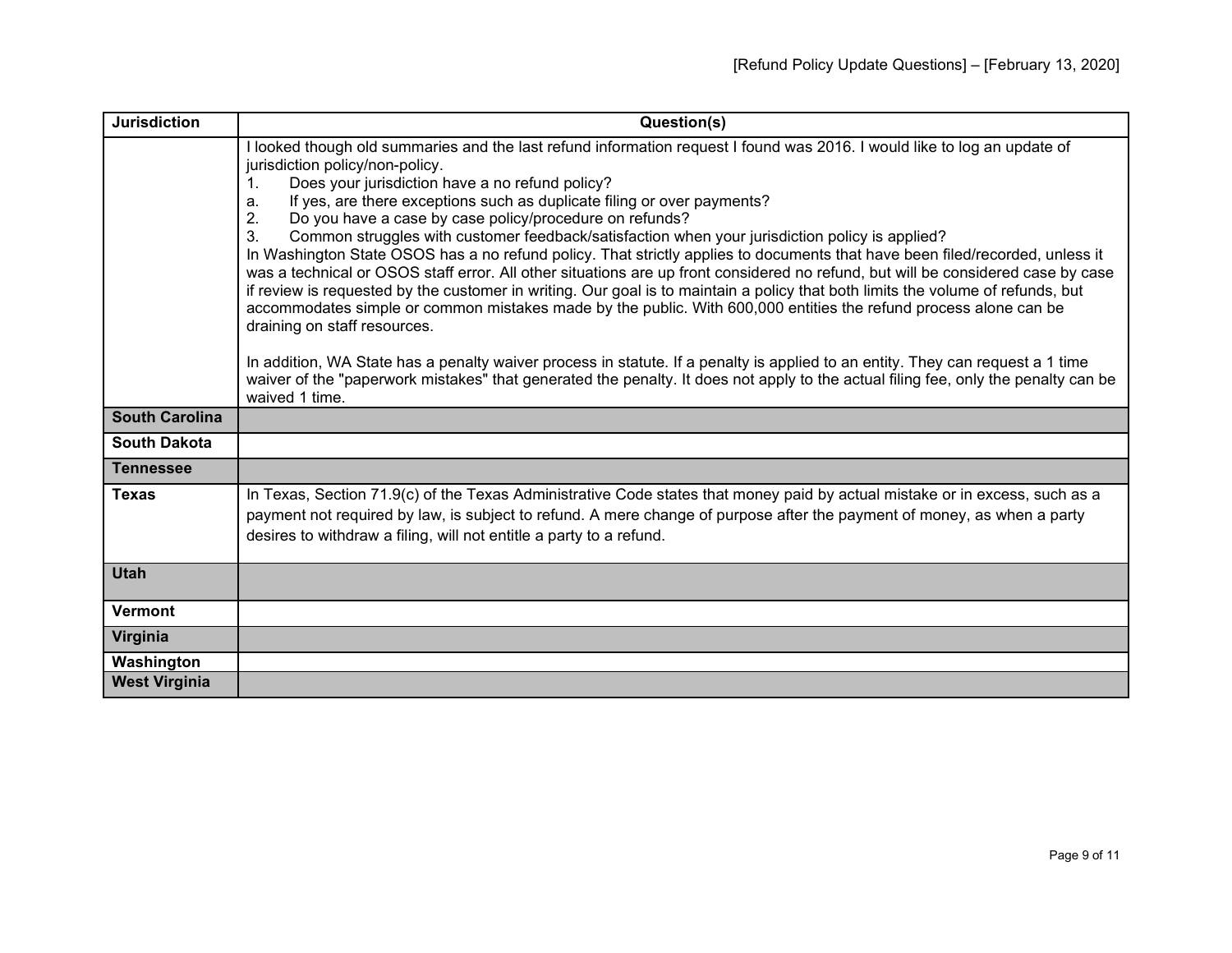| <b>Jurisdiction</b> | Question(s)                                                                                                                                                                                                                                         |
|---------------------|-----------------------------------------------------------------------------------------------------------------------------------------------------------------------------------------------------------------------------------------------------|
|                     | I looked though old summaries and the last refund information request I found was 2016. I would like to log an update of                                                                                                                            |
|                     | jurisdiction policy/non-policy.                                                                                                                                                                                                                     |
|                     | Does your jurisdiction have a no refund policy?<br>$\mathbf{1}$ .                                                                                                                                                                                   |
|                     | If yes, are there exceptions such as duplicate filing or over payments?<br>a.                                                                                                                                                                       |
|                     | Do you have a case by case policy/procedure on refunds?<br>2.                                                                                                                                                                                       |
|                     | Common struggles with customer feedback/satisfaction when your jurisdiction policy is applied?<br>3.                                                                                                                                                |
|                     | In Washington State OSOS has a no refund policy. That strictly applies to documents that have been filed/recorded, unless it                                                                                                                        |
|                     | was a technical or OSOS staff error. All other situations are up front considered no refund, but will be considered case by case                                                                                                                    |
|                     | if review is requested by the customer in writing. Our goal is to maintain a policy that both limits the volume of refunds, but<br>accommodates simple or common mistakes made by the public. With 600,000 entities the refund process alone can be |
|                     | draining on staff resources.                                                                                                                                                                                                                        |
|                     |                                                                                                                                                                                                                                                     |
|                     | In addition, WA State has a penalty waiver process in statute. If a penalty is applied to an entity. They can request a 1 time                                                                                                                      |
|                     | waiver of the "paperwork mistakes" that generated the penalty. It does not apply to the actual filing fee, only the penalty can be                                                                                                                  |
|                     | waived 1 time.                                                                                                                                                                                                                                      |
| <b>Wisconsin</b>    | <b>Allowable Refunds</b>                                                                                                                                                                                                                            |
|                     | Duplicate submissions/requests (filing fee only; no refund of Expedited Fee)                                                                                                                                                                        |
|                     | $\star$<br>Overpayments (over \$10 only; anything \$10 or less is not refunded)                                                                                                                                                                     |
|                     | Online Order System Fee payment--wrong product selection, includes Expedited Fee                                                                                                                                                                    |
|                     | Documents that cannot be filed, i.e. "no record", Agent Resignation when submitter is not the Agent;                                                                                                                                                |
|                     | Customer changes mind about going through with a filing/request. (filing fee only; no refund of Expedited Fee)                                                                                                                                      |
|                     | Misdirected filings<br>Tech system breakdowns that affect a filing                                                                                                                                                                                  |
|                     | Expedited Fee if filing was not handled in an expeditious manner                                                                                                                                                                                    |
|                     |                                                                                                                                                                                                                                                     |
|                     | <b>Refunds Not Allowed</b>                                                                                                                                                                                                                          |
|                     | Expedited Fees, unless customer has ordered incorrect OOS product or filing was not handled in expeditious                                                                                                                                          |
|                     | manner.                                                                                                                                                                                                                                             |
|                     | Charter documents if submitted on a fillable document                                                                                                                                                                                               |
|                     | Service Request Fees: Simple Copy, Certified Copy work, Certificates of Status - not refunded unless they                                                                                                                                           |
|                     | ordered the wrong document or the wrong entity name and are resubmitting.                                                                                                                                                                           |
| Wyoming             |                                                                                                                                                                                                                                                     |

## **Additional comments:**